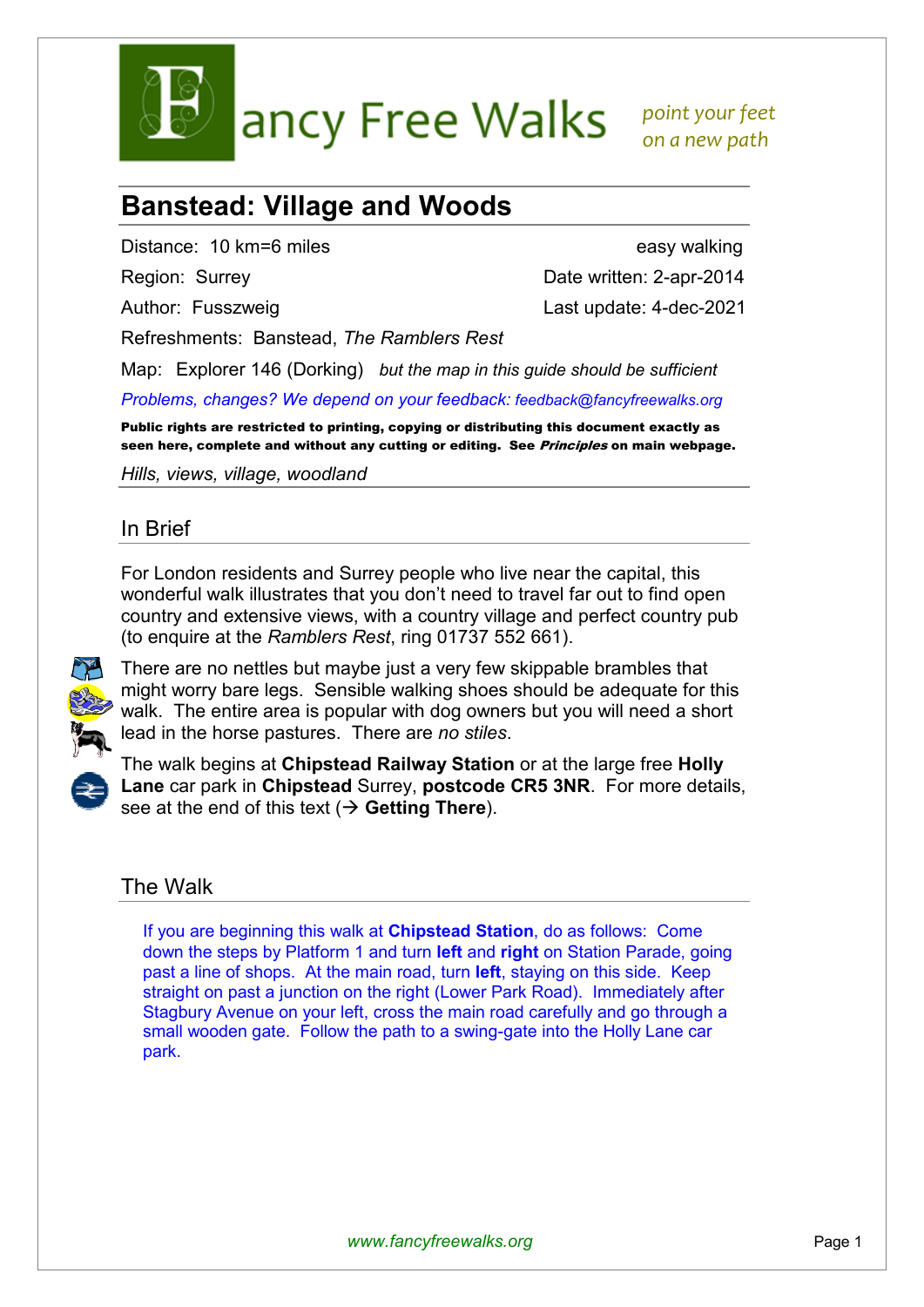

- $|1|$  From the Holly Lane car park, go out to the main road, Holly Lane, cross it over a road junction, turn **left** on the adjoining road, Park Road, and turn immediately **right** on a path uphill to the right of a noticeboard for *Banstead Commons Conservators*. Keep ahead through the woods beside garden fences on your right. At the far corner, go **right** through a wooden barrier and **left** on a path between fences. You come out through a barrier onto a lane: turn **left** uphill. In 30m, just after a house gate, at a new fingerpost, turn **right** past the remains of a wooden swing-gate. Keep left and a little uphill. This path leads you up onto the great open eastern part of the Downs with sudden views.
- $|2|$  Keep dead straight all the way, ignoring side paths and branch-offs, on the wide path that leads over the centre of the wide open space. You have great views ahead to the houses of Woodmansterne and these views will get even better as you walk. You can see your path ahead dipping down and up the valley. Go straight over a crossing path in the valley bottom and continue uphill. *You now have views on your right over Coulsdon and Kenley; up on your left is Scratch Wood.* As you approach a hilly ridge ahead, abandon the level path, which curves away left along the valley, and keep **right** on a wide path straight up the right-hand side of the slope. At a fork, keep **right** close to trees. As you near the top you pass quite close to back gardens, then the end of a residential road on your right. Ahead you can see some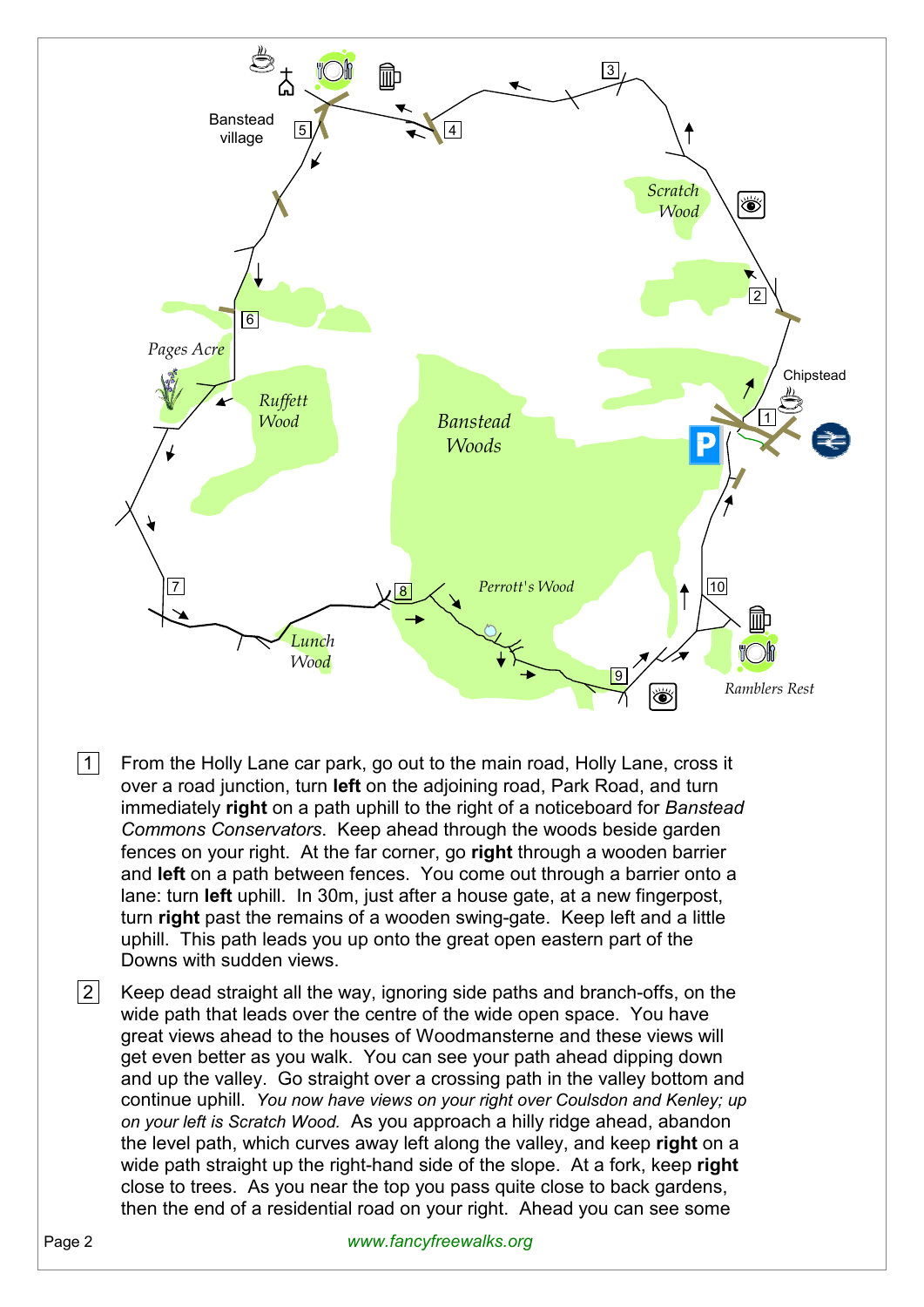large modern houses. Your path wheels left towards a horse pasture with a wooden fence. Keep ahead through a wooden swing-gate in the fence into the *Courtlands* horse pasture.

 $|3|$  Your path traverses the full length of the pasture and, at the bottom, takes you through a wooden swing-gate. Cross a private road and continue on a narrow path with a wire fence on your right. A small wooden gate leads into a large sloping meadow. Turn **right** here and cross the meadow diagonally to go through a modern kissing-gate. Continue in the same direction between wooden-posted wire fences, through two metal gates and more wire fencing dividing the meadow. At the far side, go through another kissing-gate by a line of horsechestnuts into a green field. Cross the field, going to the left of two trees in the centre, heading for a large metal gate. On reaching it, go through a kissing-gate beside it to a road, Park Road.





 4 Turn **left** on the road for 30m and then turn **right** on a wide track leading to *Rosehill Farm*, passing a metal gate. However, a further 200m down Park Road will bring you to the *Mint* pub, a decent stop for refreshments (and possibly afternoon tea). Before another metal gate, turn **right** through a new metal swing-gate and continue along the left-hand side of a horse pasture, with stables over on your left. A similar gate leads onto a cricket pitch. Cross it diagonally (or round two sides if play is in progress!), coming out to a road, Avenue Road, at a bend. Your route is **left**, immediately forking **left** on De Burgh Park. However, you may first like to visit the church and part of the village for refreshment. For the church, cross straight over to a narrow tarmac path opposite. This interesting church with its vast churchyard is not to be missed. Some of the older graves are tilted in various directions as though the occupants had become shifty and restless. Through the churchyard you can reach the High Street where there are places to eat. By turning **right** instead on Avenue Road and **right** at the High Street you can reach the *Woolpack Inn*. You need to retrace your steps after these excursions.

*The name "Banstead" is Anglo-Saxon and probably means "bean farm". But it was sheep farms on the Downs that made the Manor rich, owing to the high quality of the wool. Henry VIII even included Banstead in the dowry of Catharine of Aragon but when she stubbornly refused to find a new husband he took it back. For a century up to the 1980s Banstead was well known for its mental asylum, now demolished (see also the "Coulsdon" walk in this series). The church of All Saints was built at the end of the 1100s. Some of the stained glass was designed by those famous pre-Raphaelite and art-and-crafts names Dante Gabriel Rossetti, Philip Webb and William Morris.* 

 $|5|$  Having forked left on De Burgh Park, follow the road till it bends left and here go straight ahead through a metal barrier on the **right** onto a tarmac footpath. Soon you pass between allotments. *Note that you are walking on part of the Millennium Trail, an 18-mile=28-km path running from Banstead to Horley. You will also be walking on part of the Banstead Countryside Walk.* On reaching a road at a metal barrier, take a signed footpath opposite. This pleasant surfaced path runs between garden fences. In 250m take the **left** fork. Soon you have woodland on your left and a garden on your right which occasionally clucks and quacks with poultry. Keep straight ahead at all times avoiding turn-offs. Your path comes to a broken stile and a large field.

*www.fancyfreewalks.org* Page 3 6 Go straight across along the right-hand side of the field with woodland on your right. *The sudden change to open countryside after the town is quite striking.* At the top, turn **right** on a path, still with woodland on your right. This wood, known as Pages Acre, is a notable bluebell wood and you may like to take a detour round it in the appropriate season. In 80m, at a 3-way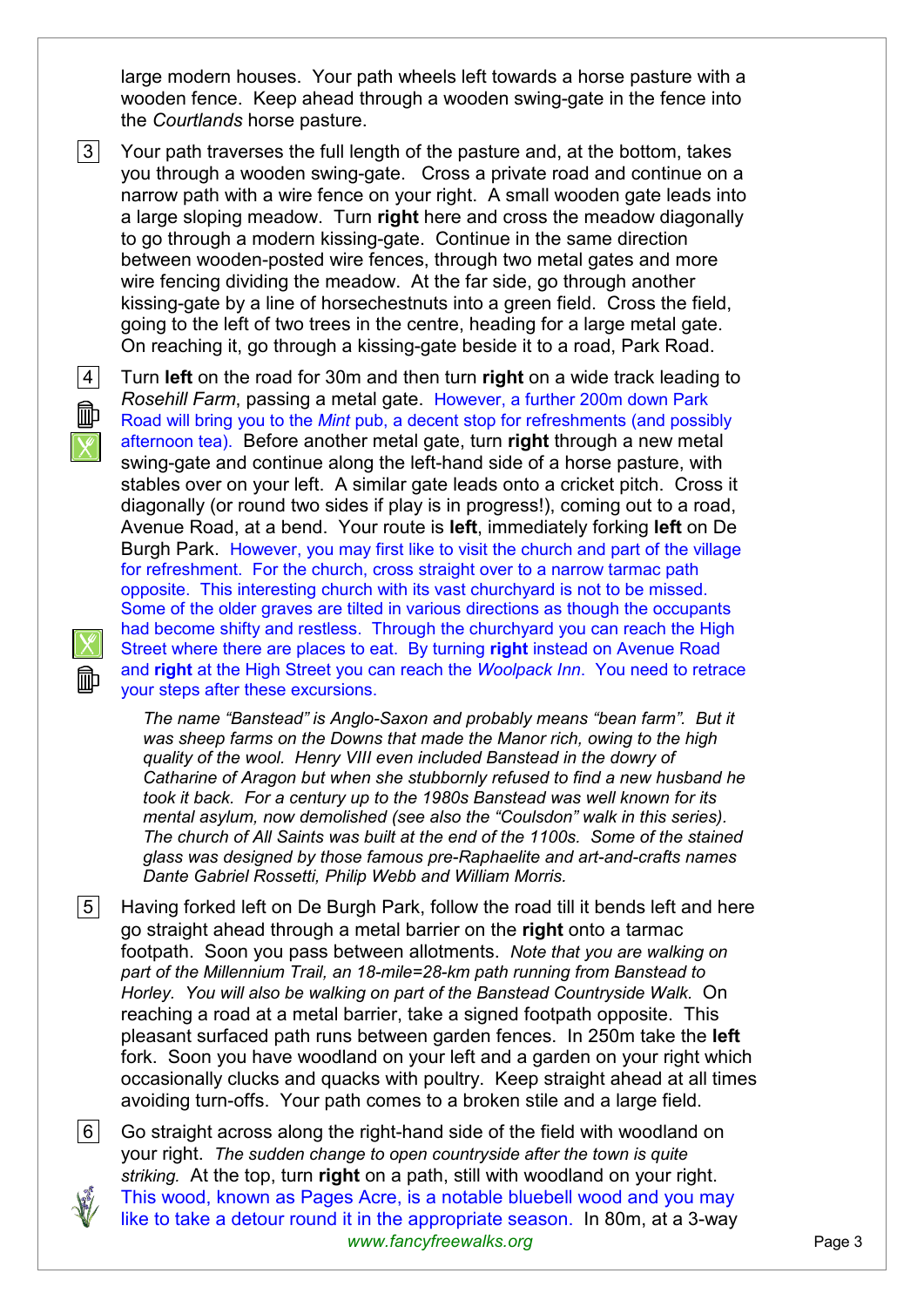fingerpost, keep straight ahead, signed *1m Copt Hill Lane*. After an (unneeded) wooden swing-gate the path continues along the right-hand side of a field. The path re-enters the woods and reaches another unneeded swing-gate and a fingerpost. Turn diagonally **left** here on a path across the centre of a field (marked *Copt Hill Lane*). When you reach the other side, avoid a hedged path ahead and instead turn **left** on a crossing path (signed *Kingswood*), along the right-hand side of the same field.

 $|7|$  In the far corner, your path goes beside a large metal gate. You pass a large green barn and reach a wide crossing path. Avoiding the remains of a stile ahead, turn **left** on this track, known as Reads Rest Lane. After 350m, ignore two bridleways on the right with their small metal gates and stay on the main track as it winds its way uphill towards the small wood ahead. You pass the wood, known as Lunch Wood, on your right. In nearly 300m you pass the first cottage of Perrotts Farm. At a large metal gate with a *no entry* sign, fork **right** through a wooden swing-gate into a large section of Banstead Woods known as Perrott's Wood, a celebrated landmark.

*Banstead Woods are a 80-ha protected area and Site of Special Scientific Interest, roughly triangular in shape, known to host a vast range of wild plant species. It featured in the BBC "Domesday Reloaded" programme in 1986.* 

 $|8|$  Follow the main wide path through the wood. In 150m, by a wooden memorial seat to Jean Sweeney, turn **right** on another wide path. Depending on the season, there is much to explore in Banstead Wood, including a marked 3-mile Nature Trail; the route provided here can be rejoined at various points. Follow the main path through the mixed woods with patches of bluebells and brambles. As you pass a pond on your left with a bench, avoid the left-pointing arrow for the nature trail and stay on the wide path ahead. After another 40m on this path, you come to a wide fork. Take the **right** fork, the narrower option. Immediately, at a junction of paths, keep **right** \* and quickly, at a fingerpost, turn **left** on a path marked *Summer Route*. (\* Turning **left** will take you back to the Holly Lane car park by a shorter route.) This long straight path takes you very gradually downhill beneath beeches, then under hawthorn. In 250m, **ignore** a right fork and a swing-gate leading out onto the hillside and keep to the level path through trees. In another 180m, you reach a junction of paths.

 $|9|$  At the junction, avoid both a right turn and a path that descends to the right through woods and instead veer **left** on an uphill path, still on the *Banstead Countryside Walk*. Avoid minor paths branching off left and right. In 150m you reach a gap on your **right** with a wooden swing-gate leading out onto the open hillside. Go through this gate and head straight down the grassy downhill path (ignoring the path on your left running parallel to the wire fence). About half way down you'll see a wooden swing-gate on your left. This gate takes you onto a marvellous grassy wild meadow with fine views ÖI. ahead. Your route is straight ahead across the meadow aiming just to the right of a line of low trees (the slightly lower of two faint paths). However, a small diversion will take you to the *Ramblers Rest* one of the best foodie pubs in

the area and a perfect finish to the walk.